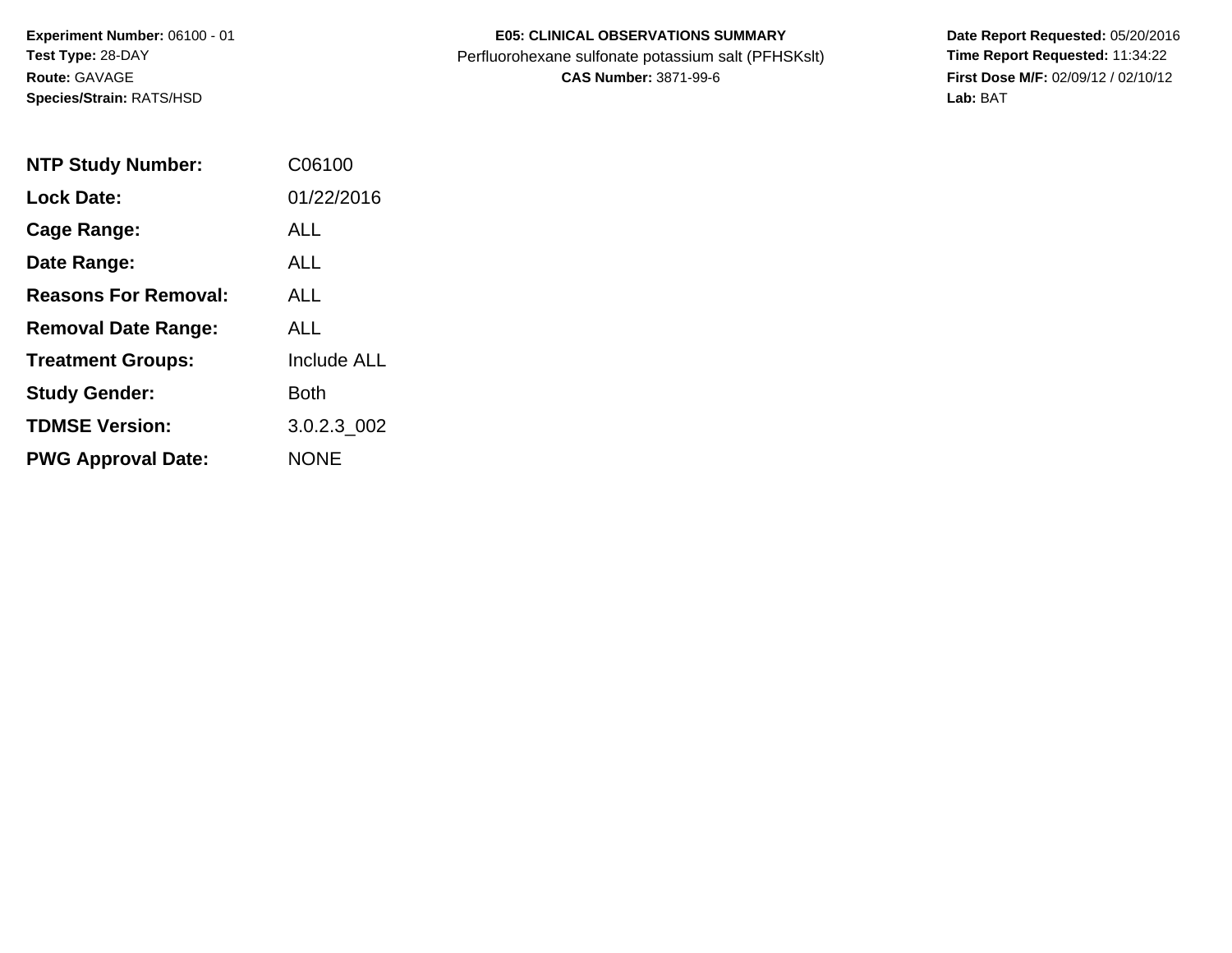**Experiment Number:** 06100 - 01**Test Type:** 28-DAY**Route:** GAVAGE

**Species/Strain:** RATS/HSD

## **E05: CLINICAL OBSERVATIONS SUMMARY**

Perfluorohexane sulfonate potassium salt (PFHSKslt)<br>**CAS Number:** 3871-99-6

 **Date Report Requested:** 05/20/2016 **First Dose M/F:** 02/09/12 / 02/10/12<br>Lab: BAT **Lab:** BAT

| <b>SEX: MALE</b>           | WEEK: 5         |               |                |              |                |               |                |       |
|----------------------------|-----------------|---------------|----------------|--------------|----------------|---------------|----------------|-------|
|                            | 0mg/kg/d M      |               | .625mg/kg/d M  |              |                | 1.25mg/kg/d M | 2.5mg/kg/d M   |       |
| <b>OBSERVATION</b>         | <b>CURRENT*</b> | <b>TOTAL+</b> | <b>CURRENT</b> | <b>TOTAL</b> | <b>CURRENT</b> | <b>TOTAL</b>  | <b>CURRENT</b> | TOTAL |
| <b>Nasal/Eye Discharge</b> | 0/0             | 0/10          | 0/0            | 0/10         | 0/0            | 0/10          | 0/0            | 0/10  |

<sup>\*</sup> ANIMALS WITH OBSERVATION IN CURRENT PERIOD / TOTAL ANIMALS OBSERVED IN CURRENT PERIOD (WITHIN 1 DAY OF RUN DATE)

<sup>+</sup> ROW 1 = CUMULATIVE NO. OF ANIMALS WITH OBSERVATION / TOTAL ANIMALS STARTED ON STUDY ROW 2 = DAY OF ONSET